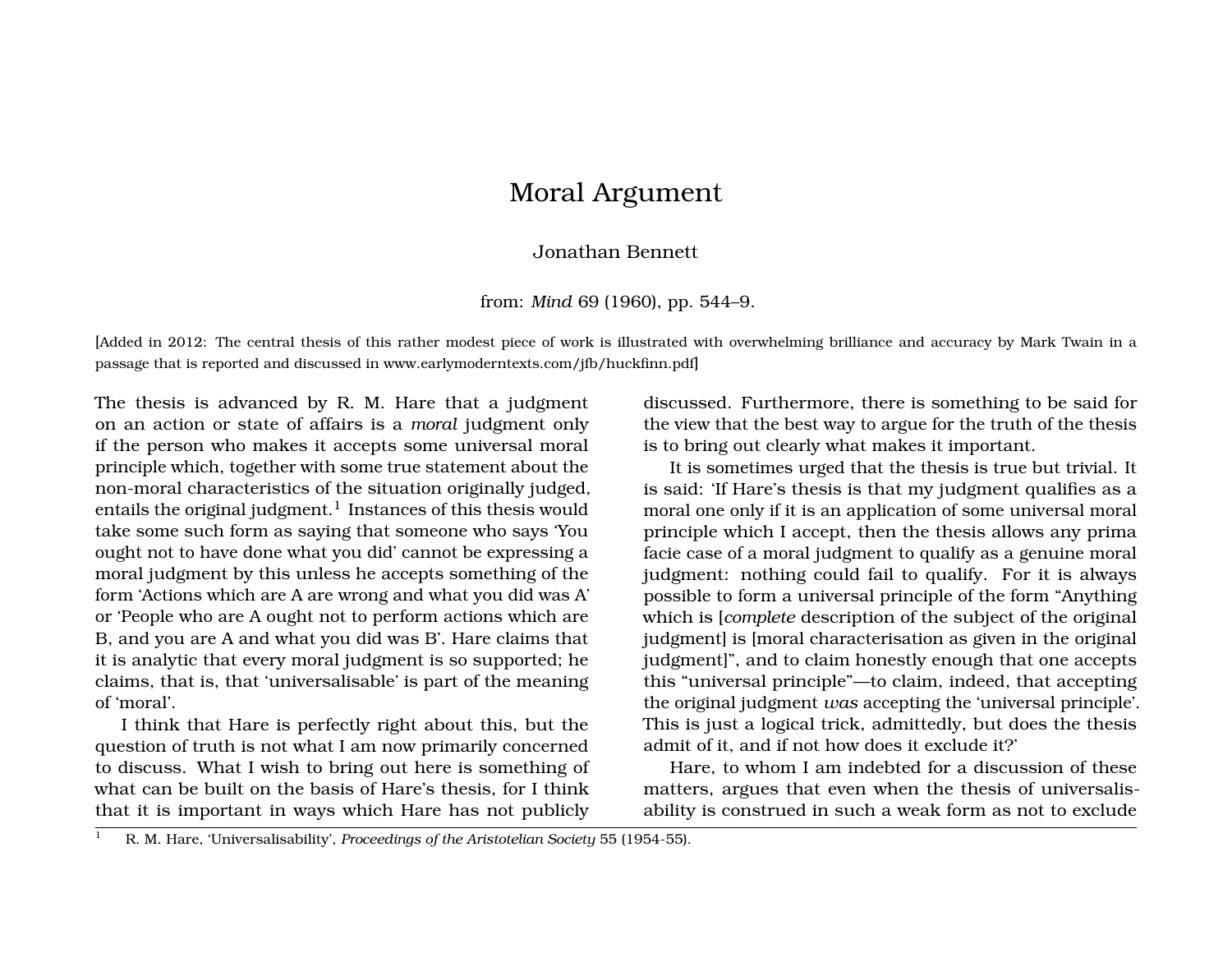this 'logical trick', it has consequences which are far from trivial. His tracing out of these is of the greatest interest, and one must hope that it will soon appear in print. But my present concern is with what follows from the thesis if it is strengthened a little—just enough to meet the objection cited above. Such a strengthening could be achieved by an expansion of the first sentence of this paper to read '. . . together with some true statement about *some but not all* of the non-moral characteristics of the situation originally judged. . . '. In what follows, the universalisability thesis will be understood in this way.

The thesis as thus reformulated still meets with an objection (which runs to the end of this paragraph): The thesis now specifies that for a judgment to be a moral one it must be an application of a principle which is not just universal in the sense that it contains an initial universal quantifier followed by nothing but quantifiers, variables, predicates and logical connectives; but which is also genuinely general, in the sense that its acceptance would commit one to the same judgment on other individual situations which were not the same in all respects as the one dealt with in the original judgment. But in how many respects might they be alike? Are we to suppose that the thesis leaves it open, as in the present formulation it certainly *does* leave it open, for the universal principle to be so comparatively ungeneral that no such principle covers two actual situations? If the thesis is not to be as liberal as this, how can it specify its illiberality? On the other hand, if the thesis is to be regarded as verified by universal principles of such a degree of ungenerality, then it is 'trivial' not in the technical sense but in the equally damaging sense of being without interest or importance. For it claims to state a necessary condition of a judgment's being a moral one; but how can it possibly matter whether or not a judgment fulfils *this* condition? So far as this condition is concerned, a judgment can be a moral one without its involving any commitment at all to any moral judgment on any other actual situation—past, present or future. If I make a moral judgment in saying 'What you did was wrong', then all that the universalisability thesis says is that I am committed to something of the form 'Any action which is. . . is wrong' where the blank can be filled with a description of your action which, while it stops short of completeness, is nevertheless so detailed that there is no chance at all that I shall ever again be called upon to act on it or judge in

The best way to meet this challenge is not to attempt a further tightening up of the universalisability thesis, but rather to show that the thesis has important consequences even when it is construed in this fairly weak form.

accordance with it.

Suppose, then, that you and I accept the universalisability thesis, and that I pass a judgment of the form 'What he has just done was wrong', claiming that I intend this as a moral judgment. You do not agree with this judgment, and you argue with me about it, not in order to 'prove' that the judgment is 'false' but in order by rational means to get me to withdraw it, or perhaps, by rational means, to get those listening to the argument to dissent from my judgment. You challenge me to produce the universal moral principle which I accept and of which my judgment is an application. That is, you ask 'Why was it wrong?', insisting upon a certain sort of answer which I agree that I am committed to being able to give. If my reply to this is average, it will be fairly brief: 'Because what he did was A, and all A actions are wrong.' You are now in a position to proceed against me through my universal principle, not just through my specific judgment. 'All A actions are wrong? *All*? But suppose. . . ' and you now try to find a counter-instance to my principle; that is, to describe an action, real or imagined, which has

2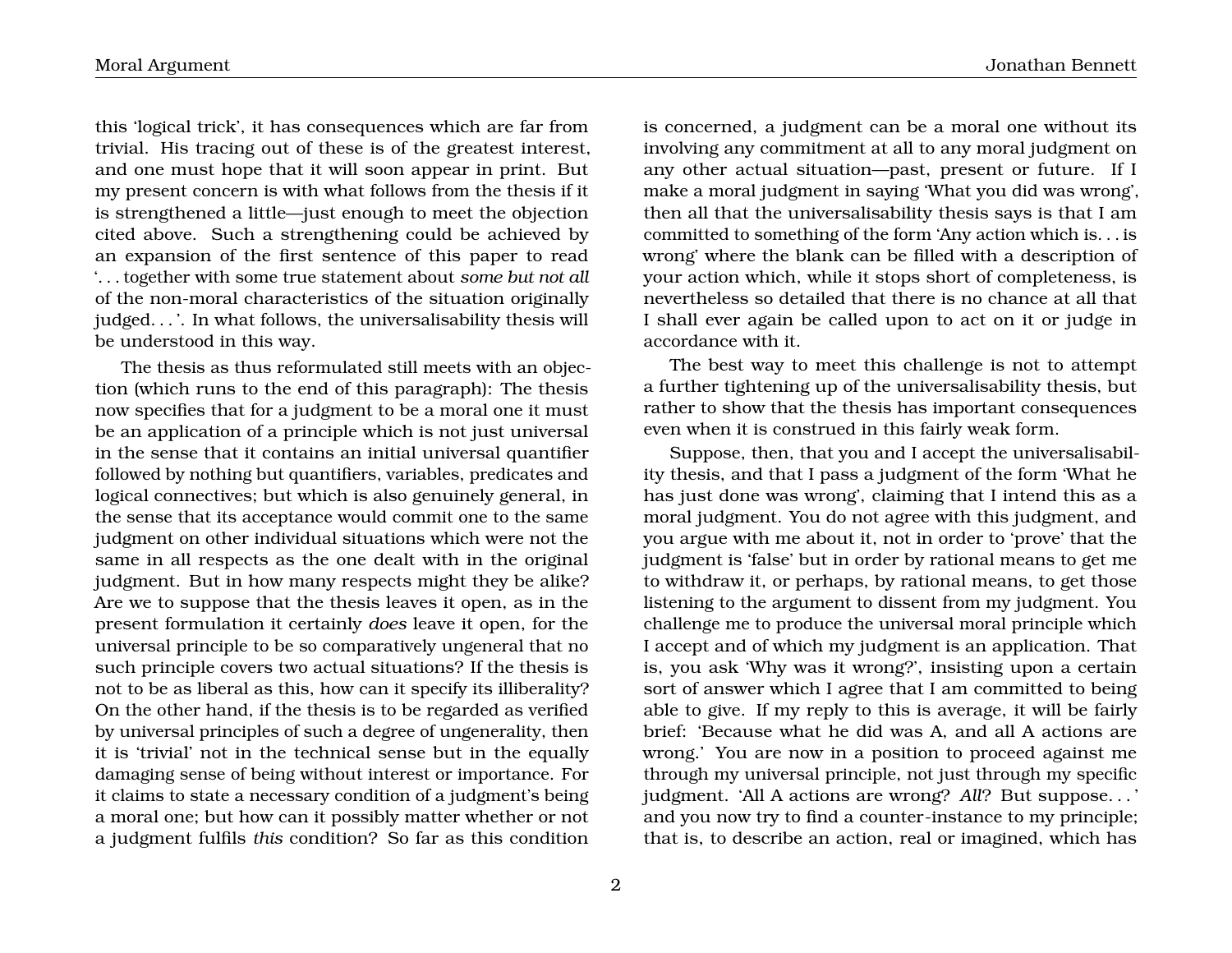the property A but which I do not judge to be wrong at all. If A is a fairly uncomplex property, you will have little difficulty in finding such a counter-instance; for most people do not accept in their full generality any universal principles of the form' Everything which is A is M', where 'A' stands for a brief non-moral description and 'M' stands for a moral characterisation. We may suppose, then, that you do succeed in finding a counter-instance to my principle. I accordingly admit that I mis-formulated my principle, and that I should have said 'All actions which are A and B are wrong', where the action originally judged was B and the action described in the counter-instance was not B.

You will be acting unfairly if you accuse me of dishonesty. The gambit which begins 'What I really meant to say was. . . ' is often rightly suspect, but not here. It is possible genuinely to accept a moral principle and yet to have to struggle to formulate it; and accordingly, in very many situations in which I announce my principle in terms of A and then in the face of a counter-instance go back and expand it in terms of B, it would be proper to grant that I am in a straightforward sense getting nearer to the principle which I did in fact accept when I made the original judgment. In some cases, certainly, it will not be plausible to say that I really accepted the revised principle all along. Eyebrows might rightly be raised at a remark of the form 'I see now that I have always accepted the principle that any action which is A, B, C,... X, Y and Z is wrong; and that is why I condemned his action'. In such a case, the principle is so long and complex that it may be utterly implausible to say that it was in any plain sense (unformulated but) 'accepted' and that the specific moral judgment was 'derived' from it. But the universalisability thesis would be wrong if it demanded that the universal principle which backs any moral judgment must be one from which the maker of the

judgment can honestly claim to have derived his judgment. It suffices—and Hare clearly intends the thesis in this way that anyone who makes a specific moral judgment shall under challenge be able to produce a universal principle which has the appropriate logical relations with the specific judgment and about which he can honestly claim **(a)** that he does now accept the principle, and **(b)** that he does now regard the specific judgment as one which he makes only because he accepts the principle. We might sum this up by saying that the universalisability thesis does not demand that a system of moral judgments be reached by rational steps, but it does demand that any specific moral judgment be, at least in theory, rationalisable on demand.

We may take it, then, that you will not deny my right to meet the challenge presented by your counter-instance, by expanding or weakening or complicating my universal principle. If you wish to continue the argument, you can now try to find a counter-instance to the expanded principle. Again, if 'A' and 'B' are taken to stand for reasonably average descriptive adjectives, the finding of a new counter-instance should not be too difficult. In the face of such a new counterinstance, I can go back to expand my universal principle still further, into something of the form 'Any action which is A, B, and C is wrong', where C is a property possessed by the action originally judged and lacked by the action described in the new counter-instance.

One important thing to note about this sort of argument is that I need never lose it. For in each step of the argument, I can adopt either one or two alternatives: I can deny that your would-be counter-instance is a counter-instance, saying 'Yes, that would be wrong too'; or I can admit that you have found a counter-instance, and revise my rule accordingly. In applying my principle to what you thought was a counter-instance to it, I may surprise you, but you cannot 'falsify' the moral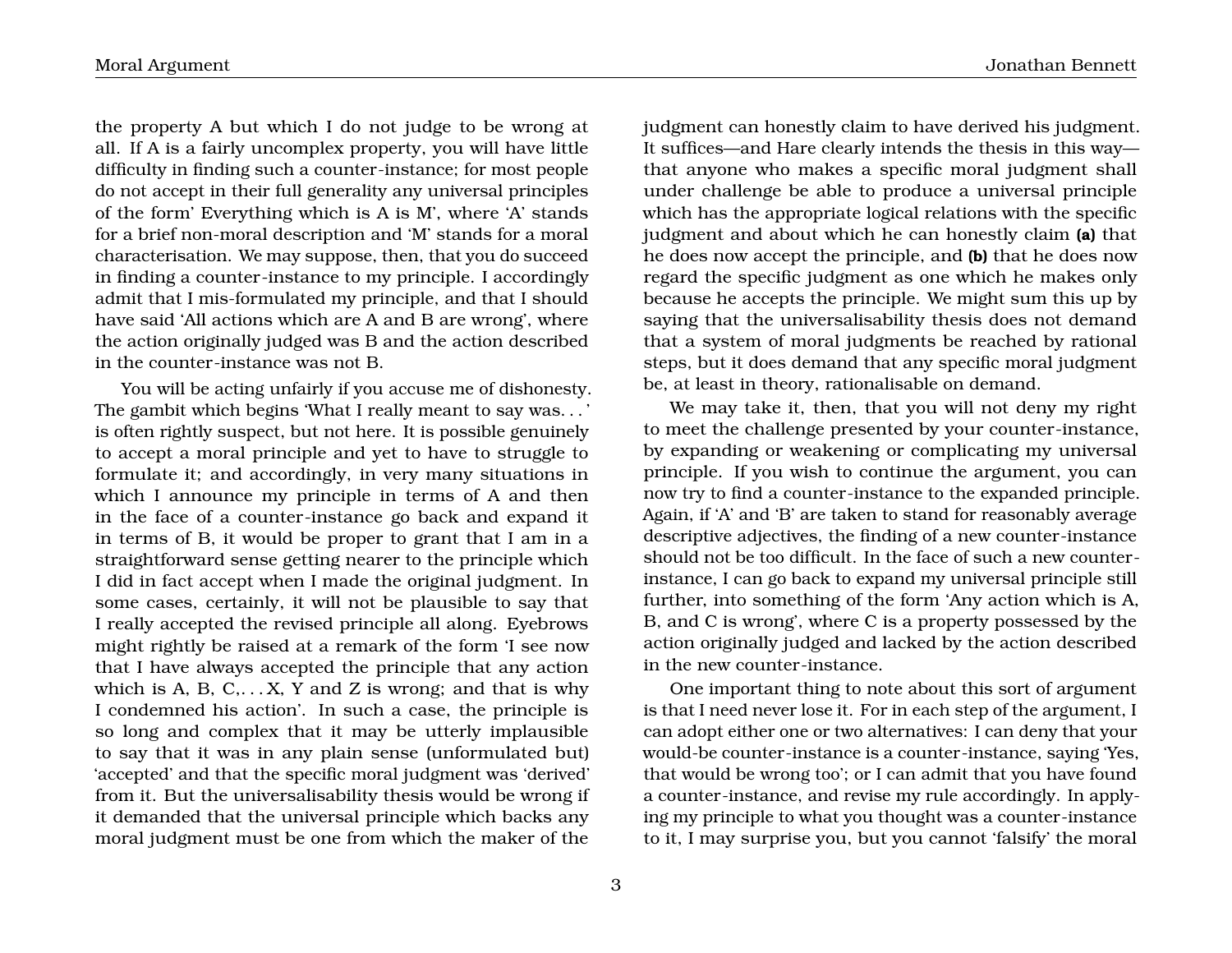judgment which I thereby make. Nor can you 'falsify' any expanded universal principle which I may produce in the face of a genuine counter-instance.

But there is a second important point about this sort of argument, namely, that there is a sense in which you may indeed win, and I may lose, the argument. For I may very well find myself in a position where I am faced with a choice between **(a)** accepting a specific moral judgment on an action described in one of your would-be counter-instances, which it embarrasses me very much to accept, and **(b)** expanding my universal principle by adding to it some predicate which it embarrasses me very much to have to admit to be morally relevant. The point about the second alternative is that, while there is no need to be discomfited by the admission that one accepts a moral principle of the form 'Any action whose character is thus-and-so, whose motive is such-and-such, whose results are so-and-so, and whose agent has a black face, is wrong', it may well be embarrassing to admit that the reference to skin-colour needs to be included, that if it were omitted one would not accept the principle.

Some explanation is required of the term 'embarrassment' as I am using it here. My embarrassment may arise from my having to admit that I do really regard your counter-instance as a counter-instance, and to admit also that, as between the action described in the counter-instance and the action upon which I originally passed judgment, I can find no qualitative difference which I can honestly claim to regard as morally relevant. In such a case, if I am honest, I shall withdraw my original judgment. It will still be incorrect to say that you have shown my judgment to be false; but you will have shown that the price which has to be paid for its rationalisation is one which I am not prepared to pay; or, what amounts to the same thing, you will have shown that the totality of all my moral judgments cannot be rationalised at all, including those like 'I must admit that I do not regard skin-colour as a morally relevant feature'. If the argument terminates in this way, I shall have genuinely learned something from it. I shall have learned that a specific moral judgment which I voiced perfectly sincerely is not tenable *by me*.

There is a second way in which I may be embarrassed by your argument. My difficulty may arise not because I am unable to square my conscience with either of the options with which you face me, but because the option which I am prepared to accept with no inner struggle (either the option of the form 'Well, I think that skin-colour does make a difference' or the option of the form 'You tell your story most touchingly, but I still think that your hero *did* act wrongly') is one which I know or think will be strongly dissented from by those who are listening, so that I am embarrassed by being forced into a position in which I can maintain my original judgment only at the price of losing support. It must not be thought that this sort of embarrassment is merely that of the man who has been forced to reveal something which he would rather conceal. Someone may, for example, believe that he can rationalise his condemnation of some action of a socialist government on the basis purely of moral principles which he believes all his audience to accept, but be led by argument to see and to admit that he cannot rationalise the judgment except by an appeal to peculiarly conservative principles which he knows not to be shared by all his audience. In such a case, his embarrassment will arise not from any revelation that he holds conservative principles, but rather from a demonstration that he must appeal to such principles in defence of the specific judgment which he has made on this occasion. Such a revelation or demonstration may hinge on his acceptance of a would-be counter-instance, or on his making a judgment of moral relevance. These two have their distinct logical functions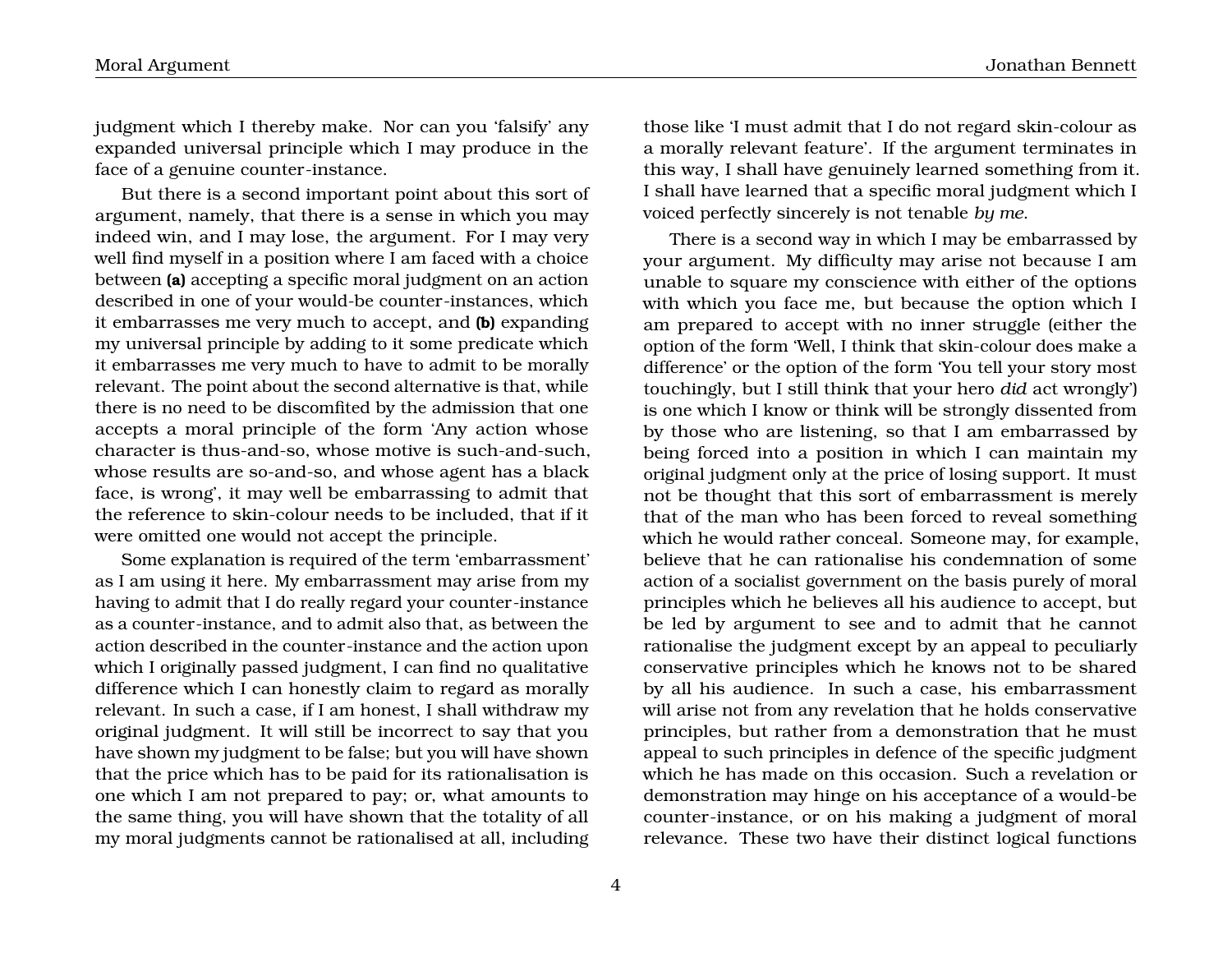in moral argument, but no special sort of moral position is associated with either.

What all this comes down to is that if the universalisability thesis is correct then issues of consistency can be raised with respect to moral judgments on individual actions and situations. No two specific moral judgments with different subjects can be inconsistent as they stand. But a pair of such judgments, where one expresses condemnation and the other expresses permission or approbation, or where one expresses approbation and the other expresses 'permission-not-to' or condemnation, may be shown to be inconsistent in the moral system of the person who makes them. Specifically, they are inconsistent in this system unless the system contains universal moral principles from which both judgments follow, and also contains judgments of relevance such that the principle from which one judgment follows does not rule out the other judgment.

For an expression of condemnation to be inconsistent with an expression of permission-or-approbation is simply for it to imply another condemnation; and this fact provides a way of re-stating the matter of the previous paragraph so as to bring it closer in verbal form to the prevalent and important sort of remark which says 'Be logical; if you think this is wrong you ought also to say that is wrong too'. The re-statement is as follows. Anyone who passes judgment on a particular situation or action has a very wide choice indeed as to what other specific judgments he allows to cohabit with the original one in his moral system; but on the universalisability thesis he must allow some such other judgments, and which other ones he can allow will depend in part upon the nature of the original judgment with which they must cohabit. And it may be that his only way of avoiding allowing his initial judgment to keep unwelcome company is to jerry-build his structure, i.e. to prevent his

original judgment from leading him into a multitude of unwelcome judgments by declaring to be morally relevant some characteristic which he does not really regard, or which he does not wish to be known to regard, as morally relevant.

The upshot of this is that it is not true that once we have settled all the relevant empirical matters we can only agree to disagree on the moral residue, or at best proceed by non-rational techniques of persuasion and the like. It is extraordinary that philosophers should so often have stated this to be the case when it is so patently untrue of what does happen when there is disagreement over moral questions. Strictly moral argument does occur, and sometimes it yields results of one of the sorts which I have infelicitously characterised as sorts of 'embarrassment'. Results of any of these sorts are particularly likely to be reached when someone has made a specific moral judgment which does not seem to accord easily with what he would wish to be taken as his over-all moral position, as for example when a self-declared humanist approves of a hanging, when a Christian approves of a war, or when a democrat condemns the overthrow of a tyrant. But there may also be value of a less dramatic sort in arguments over moral judgments which are not at all obviously misfits. Even a careful and thoughtful person will occasionally allow something which is only a prejudice to masquerade as a moral judgment; and as soon as that happens his system of moral judgments will contain tensions which can be made to cause outright fractures, through the pattern of argument dictated by the universalisability thesis.

Finally: *De gustibus non est disputandum*. Has not this fact provided the main intellectual motivation for opposition to any analysis of moral judgments as not being statements of a special sort of fact? The universalisability thesis provides an important differentia between moral judgments on the one hand and commands, expressions of taste, etc. on